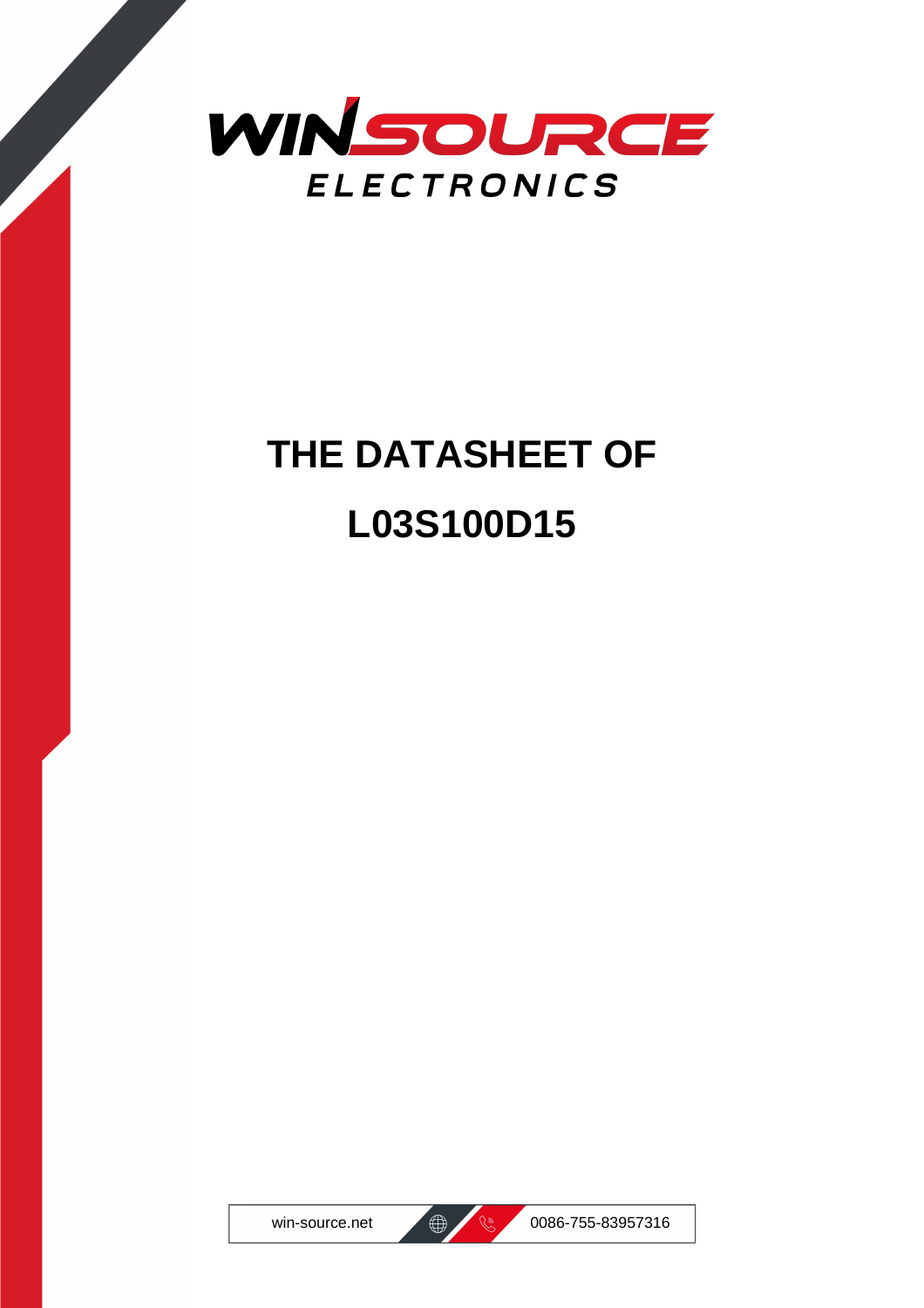



# Hall Effect Current Sensors L03S\*\*\*D15 Series

#### Features:

- Open Loop type
- Panel mounting
- Molex connector
- Insulated plastic case according to UL94V0
- Advantage: Excellent accuracy and linearity
- Low temperature drift
- Wide frequency bandwidth
- No insertion loss
	- High Immunity To External Interference
	- Current overload capability

#### Specifications

T<sub>A</sub>=25°C, V<sub>CC</sub>= $\pm$ 15V, R<sub>L</sub>=10kΩ

| <b>Parameters</b>                                   |                          |                                                                                                 |                                                                                                                                                                      |        |         |       | Symbol  L03S050D15 L03S100D15 L03S200D15 L03S300D15 L03S400D15 L03S500D15 L03S600D15 |       |
|-----------------------------------------------------|--------------------------|-------------------------------------------------------------------------------------------------|----------------------------------------------------------------------------------------------------------------------------------------------------------------------|--------|---------|-------|--------------------------------------------------------------------------------------|-------|
| Rated current                                       | I <sub>f</sub>           | 50AT                                                                                            | 100AT                                                                                                                                                                | 200AT  | 300AT   | 400AT | 500AT                                                                                | 600AT |
| Maximum Current                                     | $I_{\text{fmax}}$        | ±150AT                                                                                          | ±300AT                                                                                                                                                               | ±600AT | >±700AT |       |                                                                                      |       |
| <b>Output Voltage</b>                               | $V_{\text{OUT}}$         | 4V±40mV @ If                                                                                    |                                                                                                                                                                      |        |         |       |                                                                                      |       |
| Offset Voltage                                      | $V_{OE}$                 | ≤±40mV @ I <sub>f</sub><br>$= 0A$                                                               | ≤±30mV @ $I_f$ = 0A                                                                                                                                                  |        |         |       |                                                                                      |       |
| Accuracy <sup>1</sup>                               | X                        | $±1\%$ @ $I_f$                                                                                  |                                                                                                                                                                      |        |         |       |                                                                                      |       |
| Output Linearity <sup>1</sup>                       | $\epsilon_{L}$           | $≤±1\%$ @ $I_f$                                                                                 |                                                                                                                                                                      |        |         |       |                                                                                      |       |
| Power Supply                                        | $V_{\rm CC}$             | ±15V±5%                                                                                         |                                                                                                                                                                      |        |         |       |                                                                                      |       |
| <b>Consumption Current</b>                          | $I_{\rm C}$              | < 12mA                                                                                          |                                                                                                                                                                      |        |         |       |                                                                                      |       |
| Response Time <sup>2</sup>                          | $t_{r}$                  | $<$ 5µs (@ di/dt=50A / µs)                                                                      |                                                                                                                                                                      |        |         |       |                                                                                      |       |
| Output Temperature Charac-<br>teristic <sup>1</sup> | <b>TCV<sub>OUT</sub></b> | ≤±2mV/°C                                                                                        |                                                                                                                                                                      |        |         |       |                                                                                      |       |
| Offset Temperature Charac-<br>teristic              | TCV <sub>OE</sub>        | $<$ ± 2mV/°C<br>$<$ ± 1.0 mV/°C                                                                 |                                                                                                                                                                      |        |         |       |                                                                                      |       |
| Hysteresis error                                    | $V_{OH}$                 |                                                                                                 | $\pm 30$ mV (@ 0A $\Leftrightarrow$ I <sub>f</sub> )<br>$\pm 20$ mV (@ 0A $\Leftrightarrow$ I <sub>f</sub> )<br>$\pm 10$ mV (@ 0A $\Leftrightarrow$ I <sub>f</sub> ) |        |         |       |                                                                                      |       |
| <b>Withstand Voltage</b>                            | $V_{d}$                  | AC2500V for 1 minute (sensing current 0.5mA), inside of through hole $\Leftrightarrow$ terminal |                                                                                                                                                                      |        |         |       |                                                                                      |       |
| <b>Insulation Resistance</b>                        | $R_{\rm IS}$             | > 500MΩ (500V DC), inside of through hole $\Leftrightarrow$ terminal                            |                                                                                                                                                                      |        |         |       |                                                                                      |       |
| Frequency Bandwidth <sup>3</sup>                    | f                        | <b>DC50kHz</b>                                                                                  |                                                                                                                                                                      |        |         |       |                                                                                      |       |
| <b>Operating Temperature</b>                        | $T_A$                    | $-20^{\circ}$ C $-+80^{\circ}$ C                                                                |                                                                                                                                                                      |        |         |       |                                                                                      |       |
| Storage Temperature                                 | $T_S$                    | $-20^{\circ}$ C $-+85^{\circ}$ C                                                                |                                                                                                                                                                      |        |         |       |                                                                                      |       |

 $^1$  Without offset —  $^2$  Time between 10% input current full scale and 90% of sensor output full scale —  $^3$  Small signal only to avoid excessive heating of magnetic core

#### Electrical Performances